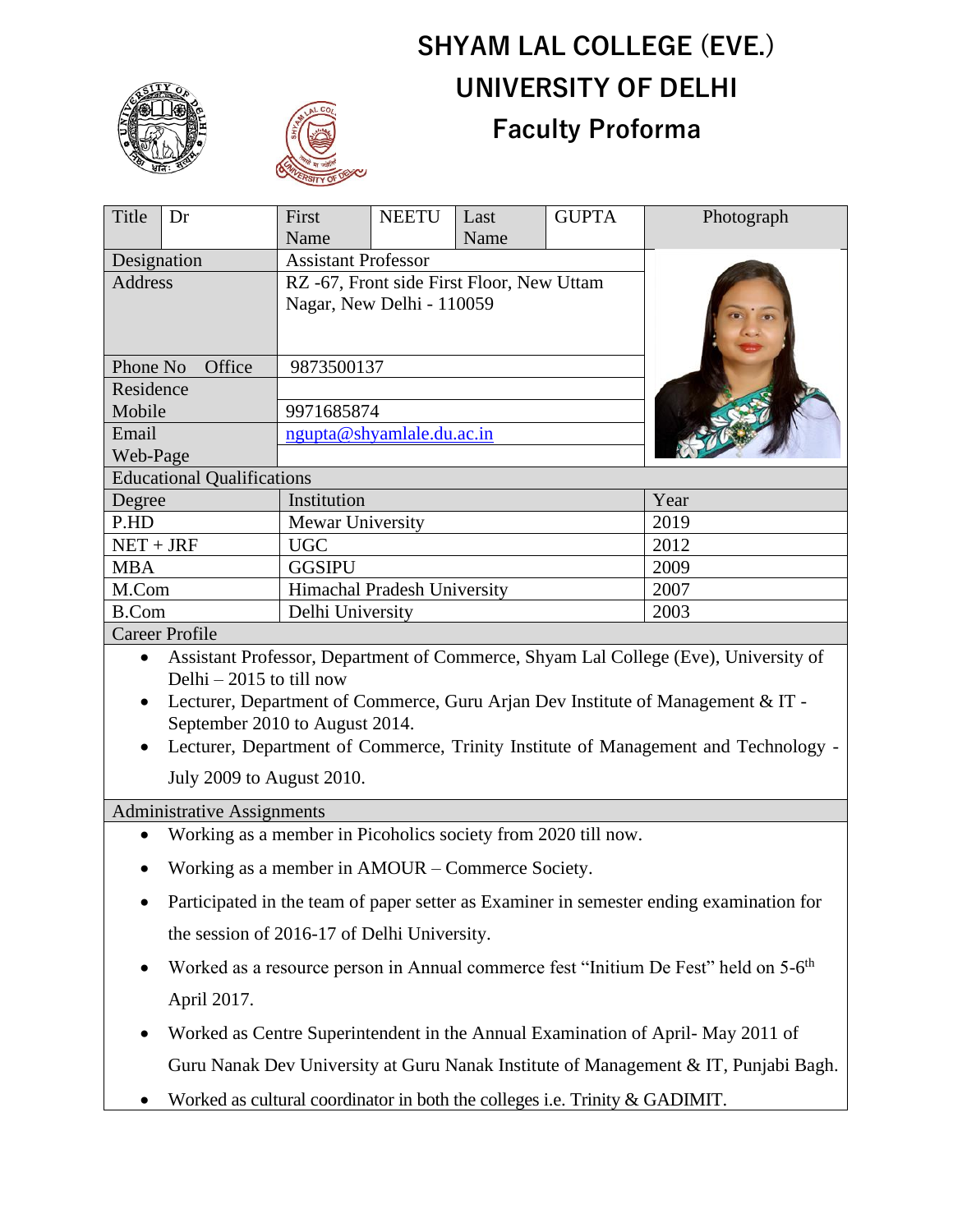#### Areas of Interest / Specialization

- Finance
- Management
- Banking Management

### Subjects Taught

- Investment in Stock Market
- Management Principle and its Application
- Business Organization and Management
- Fundamental of Investment
- Business Mathematics and Statistics

## Research Guidance

Publications Profile

• Published a Chapter titled NEW INDIA CHALLENGE-NPAs in a book "Business" Finance- The Changing Scenario" having ISBN 978-81-949466-5-6 in March 2021

## Publications

- 1. Goverdhan, Tripathi A., & Gupta Neetu, (2019). A Study On Impact Of Public Sector Bank's Mergers And Acquisitions On NPA, *Universal Review, ISSN : 2277-2723*, Volume VIII, Issue IV, April (535-545).
- 2. Goverdhan, Tripathi A., & Gupta Neetu, (2019). An Analysis of NPA Management of State Bank of India during the Financial crisis, *Universal Review, ISSN: 2277-2723*, Volume VIII, Issue IV, April (1192-1205).
- 3. Gupta Neetu, (2018). A Study of Banking Frauds in India, *Vivekananda Journal Of Research, ISSN 2319-8702, Vol. 7, Special Issue 1*, May*,* (249-255).
- 4. Gupta Neetu, (2016). An Analysis of Indian Banking Sector on the basis of Capital Adequacy Norms, *Aspirare*, *ISSN: 2394-0484, Volume No. 3,* September,(44-51).
- 5. Gupta Neetu, (2015). A Study Of ARCs: Tool To Clean NPAs of The Indian Banking Sector, *International Journal of Research in Commerce & Management*, *ISSN 0976- 2183,Volume No. 6,* Issue No 10,October,(87-91).
- 6. Gupta Neetu, (2015). A Comparative Study Of Different Banking Sector On The Basis Of NPAs, *International Journal of Research in Commerce, Economics & Management*, *ISSN 2231-4245,Volume No. 5,* Issue No 8, August,(89-92).
- 7. Gupta Neetu, (2013). Banking Reforms –deregulation of Saving deposit Interest rate & Management of NPAs, *Journal of Global Information and Business Strategy*, *ISSN* 0976- 4925*,Volume No. 4,* Issue No 1, February,(42-54).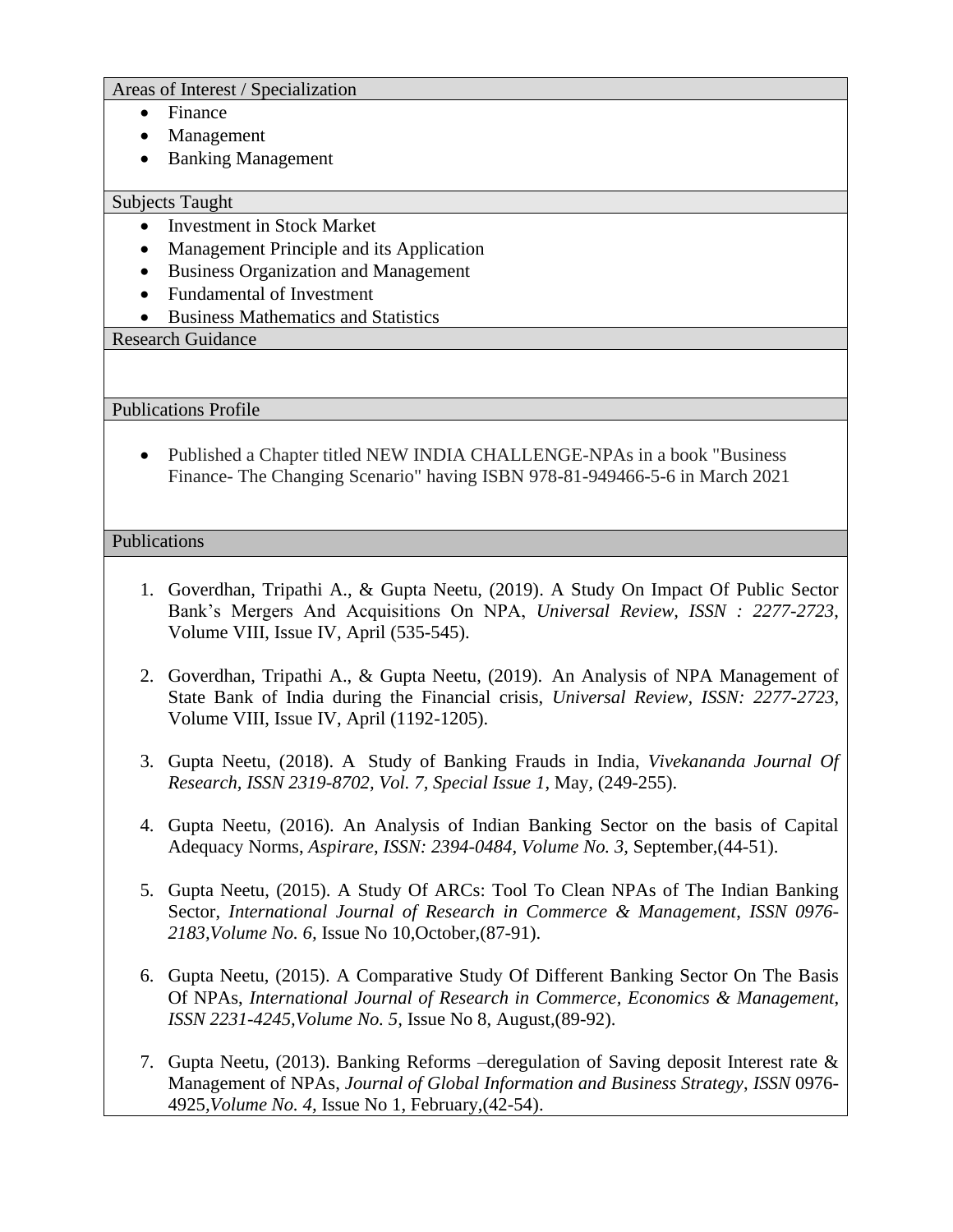- 8. Gupta Neetu, (2011). FDI in Higher Education in India*, Lingaya's Lalita Devi Journal of Professional Studies, ISSN* 2230-987X*,* March.
- 9. Gupta Neetu, (2011). A Financial Instrument Derivative*, Trinity Journal of Management, IT & Media, ISSN* 2320-6470*,Vol 1, Issue 1,*March(29-34).

Conference Organization/ Presentations

- 1. Presented a paper titled A study of Banking Frauds in India in International Conference TeLMISR - 2018 Information Security Risks - Techno Legal Management, on 21<sup>st</sup> -22<sup>nd</sup> May 2018 organized by Vivekananda Institute of Professional Studies.
- 2. Presented a paper titled An Analysis of NPA Management of State Bank of India during Financial Crisis in National Conference- Augmenting Competencies and Strengthening Organisational Strategies : Vision India on 3rd February 2018 organized by Delhi Institute of Advanced Studies.
- 3. Presented a Paper titled FDI in Higher Education- Pros & Cons in National seminar-Contemporary Issues in Management, on 11-12<sup>th</sup> March 2011 organized by Lingaya's Lalita Devi Institute of Management Studies.

Research Projects (Major Grants/Research Collaboration)

Awards and Distinctions

Association With Professional Bodies

• Life member of INDIAN COMMERCE ASSOCIATION

Other Activities

- **1.** Enrolled in a PG level certification course titled BANKING AND FINANCIAL MARKETS:A RISK MANAGEMENT PERSPECTIVE from Indian Institute of Management Bangalore (IIMB) on SWAYAM in March 2020 (Result Awaited)
- **2.** Pursuing Online ARPIT course, a Refresher course in Commerce in Financial Market & Emerging Business Model from University of Kerala, on SWAYAM in 2020.
- **3.** Completed online ARPIT Course, Refresher course in Commerce on SWAYAM, awarded by Shri Ram College of Commerce, University of Delhi in February 2020.
- **4.** FDP program on "MOOCs and e content development" held from 13th- 17th July 2019 at Deen Dayal Upadhyay College, University of Delhi. It was jointly organised with SWAYAM and CEC.